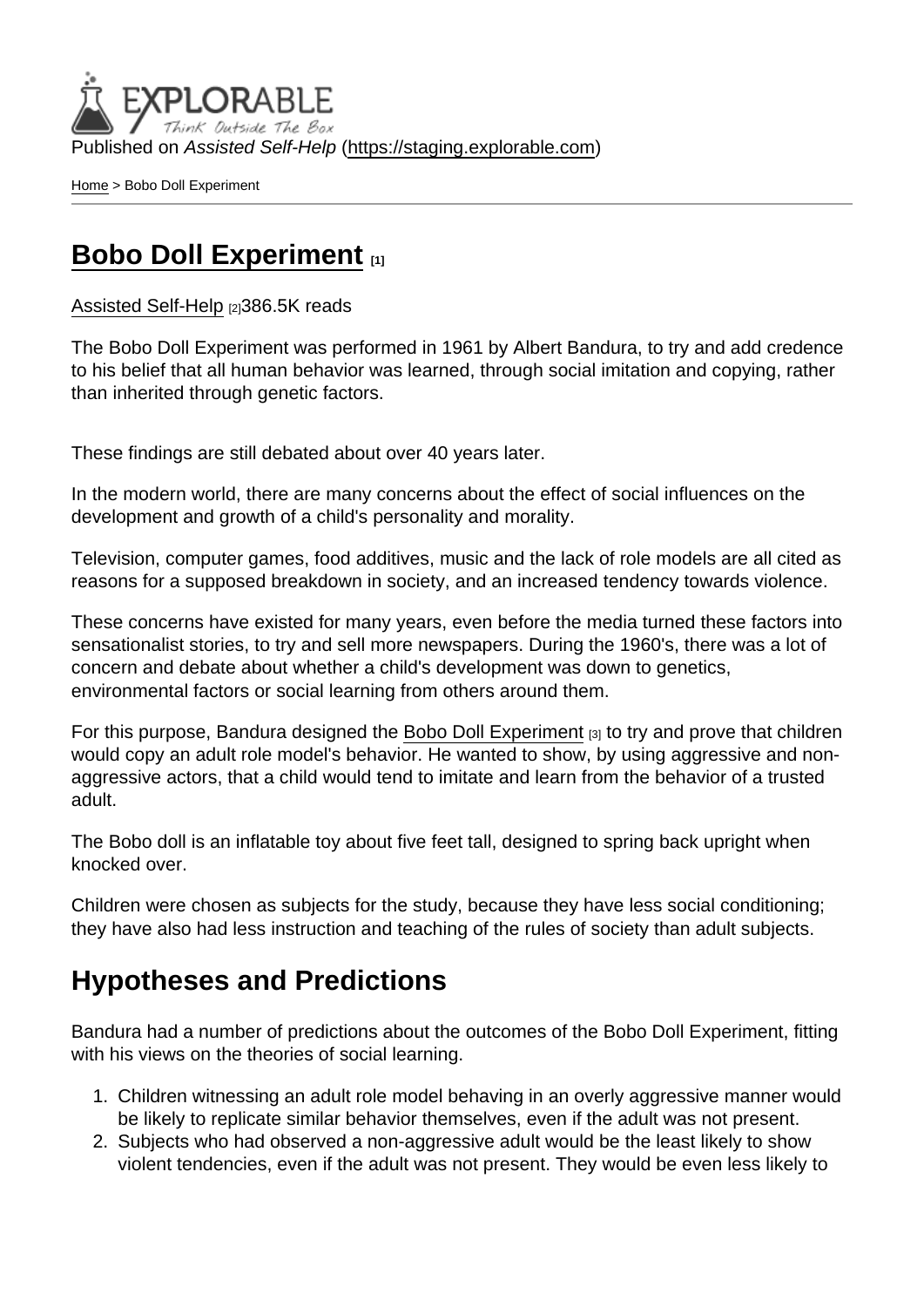exhibit this type of aggression than the control group of children, who had seen no role model at all.

- 3. Bandura believed that children would be much more likely to copy the behavior of a role model of the same sex. He wanted to show that it was much easier for a child to identify and interact with an adult of the same gender.
- 4. The final prediction was that male children would tend to be more aggressive than female children, because society has always tolerated and advocated violent behavior in men more than women.

# Setting Up the Experiment

For the Bobo Doll Experiment, Bandura selected a number of children from the local Stanford Nursery School, varying in age from 3 to 6 years, with the average age being 4 years and 4 months.

To [test](https://staging.explorable.com/hypothesis-testing) [4] the prediction that boys would be more prone to aggression than girls, he picked 36 subjects of each sex.

The [control group](https://staging.explorable.com/scientific-control-group) [5], which would not see an adult role model at all, consisted of 24 children, 12 boys and 12 girls.

The second group, which would be exposed to an adult showing aggressive tendencies, was similarly made up of 24 children of either sex. Both of the resulting groups of 12 were further divided; half would be tested with a female role model, half with a male role model.

The third group was structured in exactly the same way as the second, the only difference being that they would be exposed to a passive adult.

For the Bobo Doll Experiment, it was necessary to pre-select and sort the children, to try and ensure that there was an even spread of personality types across the test groups; some subjects already known to be more aggressive in personality than others.

For this, one of the teachers from the nursery worked with the experimenter, to rate each child's personality and attempt to construct well balanced groups.

It must also be noted that each subject was tested alone and individually, to ensure that the effects and reactions of their classmates would bear no influence on the final results or findings of the experiment.

The Bobo Doll Experiment proper began by placing one of the children from the test groups in a room with an adult. The subject sat in one corner of the room, with a few appealing toys to play with, such as potato prints and sticker activities.

The adult sat in the other corner of the room, with a few toys, as well as a Bobo doll and mallet. The child was not permitted to play or interact with these toys.

For the children in group two, after one minute of playing with the toys, the adult would begin to verbally and physically attack the doll for a period of 10 minutes.

For the third group tested, the adult would sit quietly and play peacefully with the toys for ten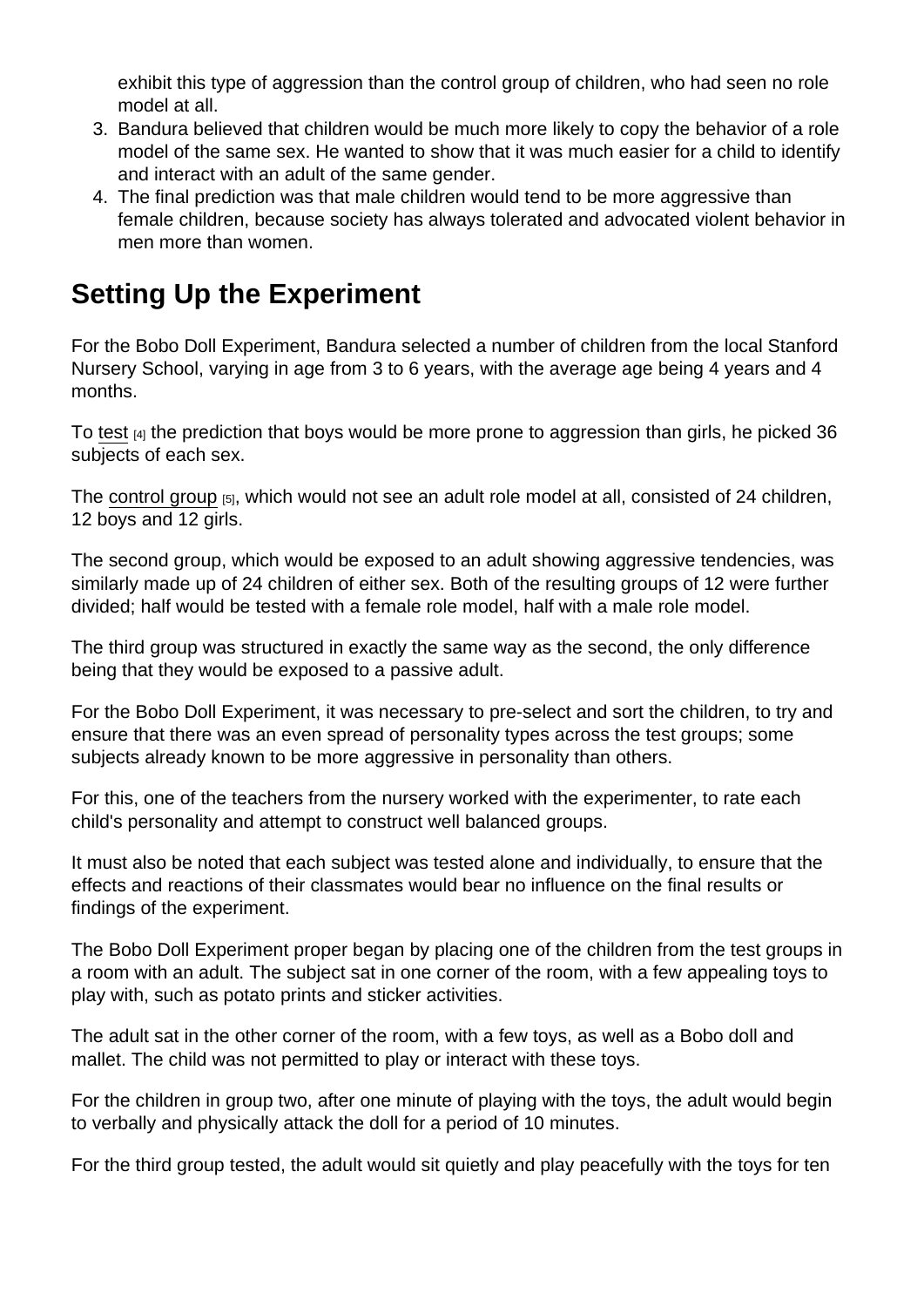minutes.

The control group, of course, sat in the room for ten minutes with no adult present.

The next stage of the Bobo Doll Experiment was to take the subject into another room, which was filled with interesting toys. The child was not permitted to play with these toys, being told that they were reserved for other children to play with. This was intended to build up the levels of frustration within the subject.

The child was then taken into yet another room filled with interesting toys, some of an aggressive type, some non-aggressive; the room also contained the Bobo doll and the mallet. The subject was watched through a one-way mirror, and a number of types of behavior were assessed.

The first factor measured was physical aggression, consisting of hitting the doll with the mallet or punching, kicking or sitting on the doll.

Verbal aggression was also assessed, whether it was general abuse or an imitation of phrases used by the adult role-model.

The third measurement was the amount of times the mallet was used to display other forms of aggression than hitting the doll. The final behaviors studied were modes of aggression, shown by the subject, which were not direct imitations of the role-model's behavior.

## **Results**

The results for the Bobo Doll Experiment showed, as expected by prediction one, that children who were exposed to the aggressive model were more likely to show imitative aggressive behavior themselves.

Prediction four was proved correct in that boys were nearly three times more likely to replicate physically violent behavior than girls.

The measurements for verbally aggressive behavior again showed that children exposed to aggressive role models were more likely to imitate this behavior. The levels of verbal aggression expressed were about the same for boys and girls.

Subjects in the Bobo Doll Experiment exposed to the non-aggressive model, or no model at all, showed little imitative aggressive behavior. This finding partially proved prediction two, with children exposed to a passive role model showing less imitative aggression.

However, the results did not fully prove this prediction, as there was no discernible difference in the imitative aggression levels between groups one and three.

Male subjects exposed to non-aggressive role models were less likely to use the mallet to hit the Bobo doll. Strangely, male subjects placed with non-aggressive female models were more likely to use the mallet than the control group.

# **Conclusion**